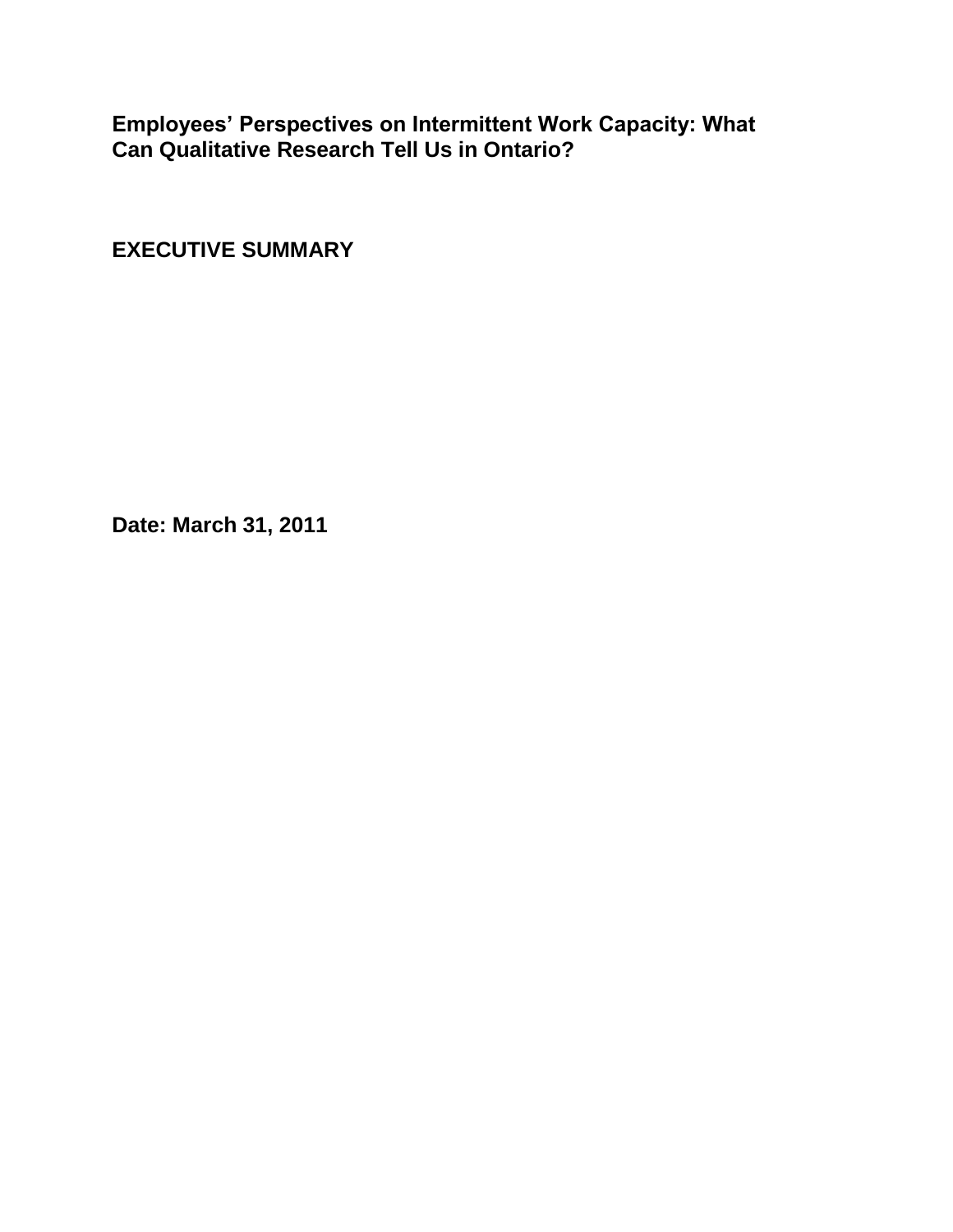# **EXECUTIVE SUMMARY**

# **Background**

People with disabilities are much more likely to be unemployed than non-disabled Canadians, for reasons directly related to their disability and beyond their control. As result, their incomes are generally much lower, and many rely on disability benefits provided through income support programs.

Yet substantial numbers of Canadians with disabilities are willing and able to work – if not fulltime, then at least on an intermittent basis. Certain conditions such as multiple sclerosis, arthritis, HIV, some mental health conditions, and others have symptoms that are considered "episodic," in which periods of good health are interrupted – often unpredictably – by periods of illness or disability that affect one's ability to work. In other cases, people with more stable symptoms may still be able to work some of the time if provided with appropriate supports.

The Government of Canada is interested in finding ways to assist people with disabilities who can work intermittently to do so. Helping more people with disabilities stay in the labour force will help Canada deal with a predicted shortage of skilled labour, and will give people with disabilities a chance to enjoy the benefits of employment such as feeling more included in society and having improved quality of life.

### **Purpose and scope**

Human Resources and Skills Development Canada commissioned this research to better understand why some people in Ontario with disabilities who have intermittent work capacity remain working, while others with similar disabilities become discouraged and drop out of the labour force. The goal of the project was to identify the conditions, support services, and employer practices that help people with disabilities and intermittent work capacity stay employed.

The study examines the experiences of people with disabilities who are not able to work fulltime and who have some employment experience. The focus of the study is on the experiences of employees in Ontario, since other research commissioned by HRSDC is looking at employees' experiences in other provinces and on employer perspectives.

### **Methodology**

The Social Research and Demonstration Corporation (SRDC) conducted this study between August 2010 and March 2011. Research activities centered on three areas:

- 1. Partnerships with community-based agencies in the disability sector;
- 2. A multidisciplinary literature review;
- 3. Data collection via 10 key informant interviews with experts in policy and program delivery; 10 focus groups (held in Ottawa, Toronto, North Bay, and by teleconference);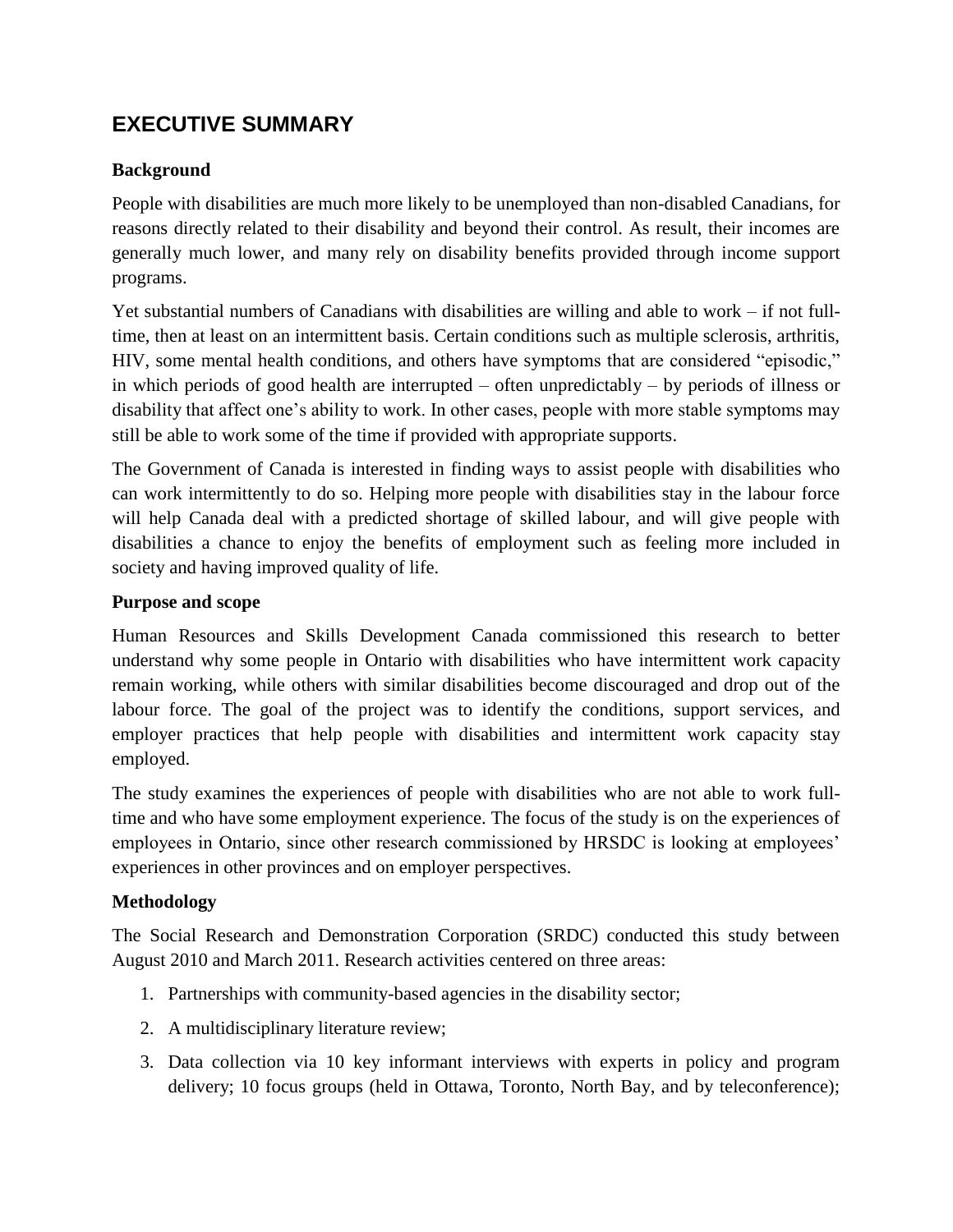and return-to-work stories submitted electronically by people with disabilities. A total of 83 people participated – 10 as key informants, 60 in focus groups, and 13 people electronically.

Key informant interviews helped to draw the "map" of Ontario policies and programs related to employment and income supports, and focus groups explored topics such as myths and misconceptions about disability, barriers to work, disclosure of disability, accommodations in the workplace, supports to employment, and other issues.

# **Results**

Most participants said they wanted to work and could do so, given the right supports. This includes people with episodic disabilities and more stable health conditions as well. Conditions that support employment success and longer-term attachment to the labour force include:

- A diverse, robust labour market that provides a variety of good jobs in different sectors;
- Employment that pays a decent living wage and has good health insurance and extended health benefits to cover the often high costs of treating and managing a disability;
- Fulfilling employment that doesn't exploit people with disabilities.While a few people said "survivor jobs" – low-wage, low-skilled jobs – helped them get back into the labour force, the majority saw this only as a way to find work that better matched their skills, education, and experience;;
- A workplace environment that values differences and has clear, accessible policies about hot to accommodate them. Workplaces that provide support through Human Resource (HR) departments and/or labour unions regarding disclosure of disability needs and that provide appropriate accommodations to employees with disabilities as their work capacity changes;
- Employers and co-workers who understand disability and intermittent work capacity and who focus on what people can do, not their limitations. Employers who provide flexibility in how the work gets done (e.g., flexible hours, telecommuting, job redesign, etc);
- Access to personal supports (friends, family, co-workers etc.) and caring service providers/professionals;
- Access to appropriate medical and disability-related supports and services;
- Income supports that are adequate and flexible enough to allow movement in and out of employment as health permits. The majority of participants said that no matter how much they wanted to work, the unpredictability of their health meant they couldn`t afford to risk losing the security of their income assistance benefits. Many saw current features of these programs – such as reducing benefits by 50 per cent of employment income – as further disincentives to employment. Many were also apparently misinformed about other features, such as being able to be paid for expenses related to volunteering and to go back onto income assistance in the event of illness;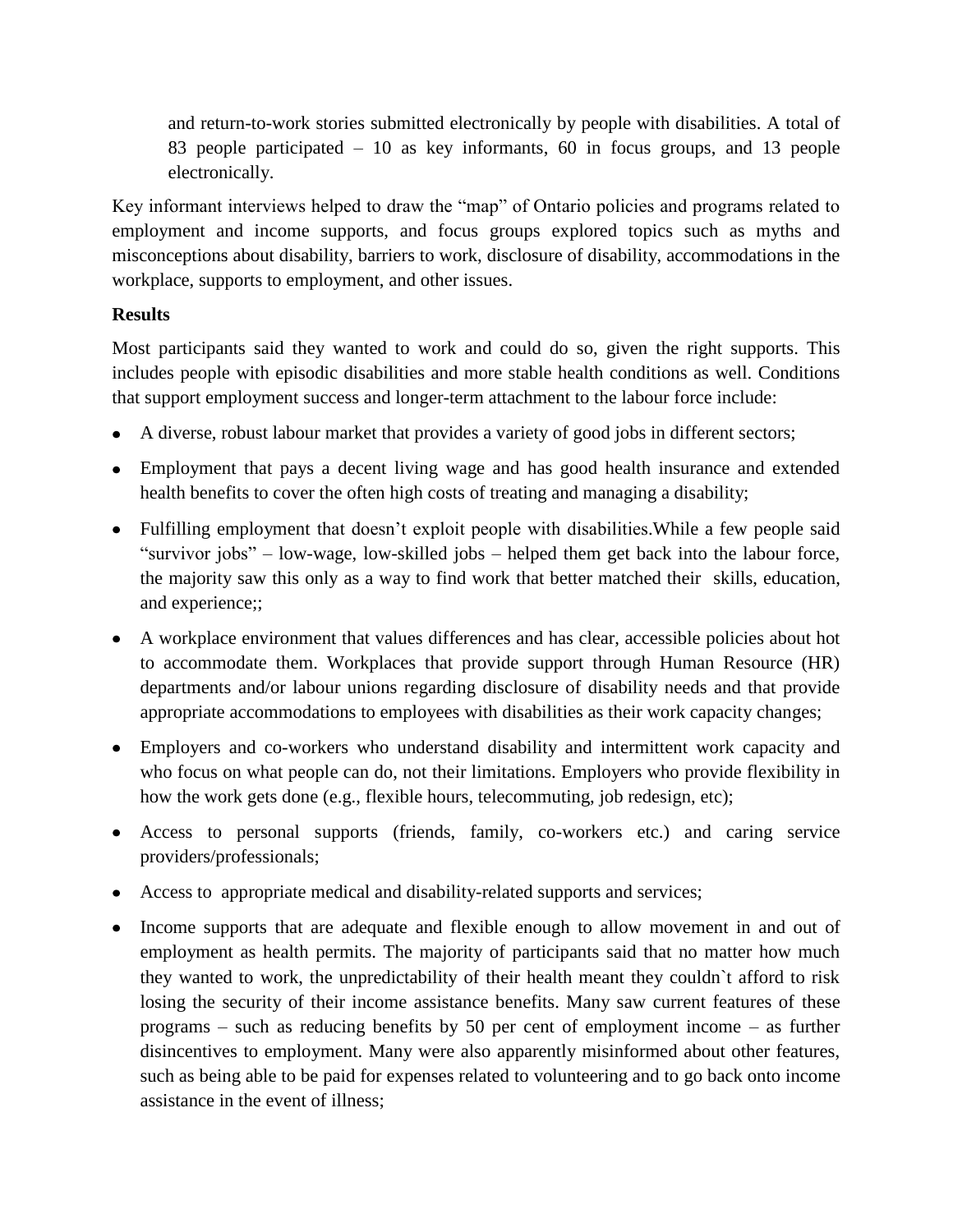- Access to transportation that is affordable, reliable, and accessible, and to employmentrelated supports to cover its costs, along with the cost of clothing, equipment, and child care, such as through benefits offered by ODSP and OntarioWorks. Many participants did not appear to know about these, however, and according to key informants, they are underutilized;
- Employment support services that do not focus only on employment outcomes but also on other related achievements, since many people with disabilities face barriers that mean they are not "job ready" without supports. Access to a range of individualized employment supports - including pre-employment counseling and post-employment job coaching - to address the many structural barriers in the labour force for people with disabilities.

### **Conclusions**

SRDC researchers found that, to a certain extent, recent reforms to the income support system do consider the needs of people with disabilities who can work intermittently, and help them move into employment. Key features include being able to get benefits reinstated quickly after illness, and having access to certain health benefits if an employer isn`t able to offer these. However, some participants in this study were not aware of these program features, and many argued that there are still a number of built-in disincentives to employment.

In addition, some participants expressed concern about the recent shift of employment support programs in Ontario toward an outcome-based funding model, which in their opinion, has meant that many people with disabilities are not receiving the supports they need to overcome the numerous structural barriers that exist for them in the labour market. Many participants also reported that they still face stigma and discrimination in the workplace, and do not receive the accommodations they need to do their work effectively.

Based on the literature and the experiences of people involved in this study, the authors of the study's final report conclude that the likelihood of being successfully employed in the longerterm is directly related to three factors: 1) the degree of control a person has over disclosure of his or her disability, 2) whether or not s/he still has a job to return to, and 3) whether or not s/he receives appropriate accommodations in the workplace.

#### **Key research gaps**

- **1. Develop more responsive research tools**: Current data is not very clear about the numbers of people with disabilities who can work intermittently in Canada, and what their employment looks like over time. Research definitions need to take the complex and dynamic nature of disability into account, and research that explores the impact of disability on employment over time is needed.
- **2. Explore the experiences of specific sub-groups:** In order to develop effective solutions to systemic barriers to employment, it is important to understand their impact on specific subgroups, and how they might be affected by proposed solutions. The current study only